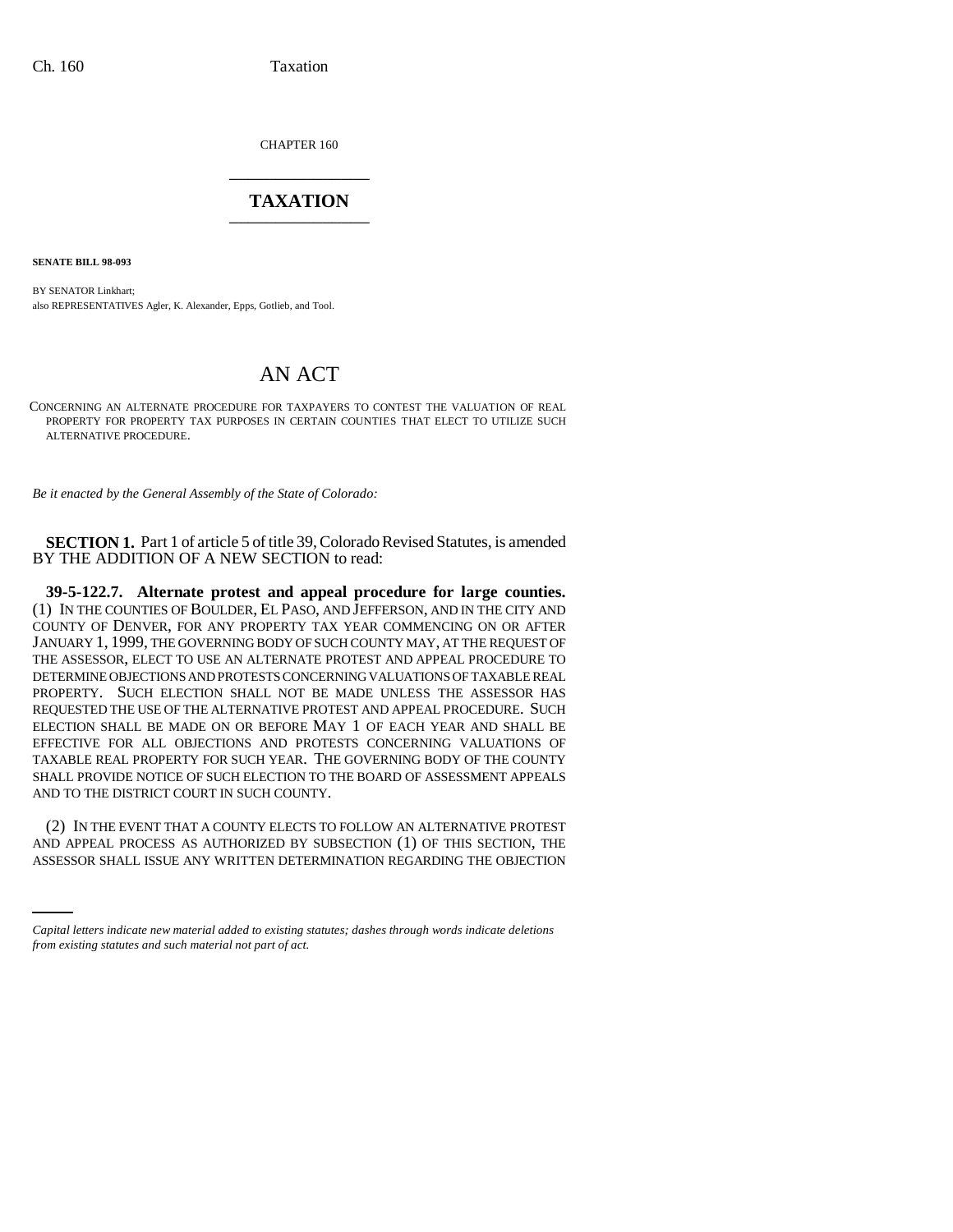AND PROTEST IN THE CASE OF REAL PROPERTY BY THE DATE SPECIFIED IN SECTION 39-5-122 (2).

(3) FOR PURPOSES OF THIS SECTION, "COUNTY" SHALL INCLUDE A CITY AND COUNTY.

**SECTION 2.** 39-5-122 (2), Colorado Revised Statutes, is amended to read:

**39-5-122. Taxpayer's remedies to correct errors.** (2) If any person is of the opinion that his OR HER property has been valued too high,  $\sigma$  has been twice valued, or is exempt by law from taxation or that property has been erroneously assessed to him SUCH PERSON, he OR SHE may appear before the assessor and object, he may complete the form mailed with his OR HER notice of valuation pursuant to section 39-5-121 (1) or (1.5), or he may file a written letter of objection and protest by mail with the assessor's office before the last day specified in the notice, stating in general terms the reason for the objection and protest. Reasons for the objection and protest may include, but shall not be limited to, the installation and operation of surface equipment relating to oil and gas wells on agricultural land. Any change or adjustment of any ratio of valuation for assessment for residential real property pursuant to the provisions of section 39-1-104.2 shall not constitute grounds for such objection. If the form initiating an appeal or the written letter of objection and protest is filed by mail, it shall be presumed that it was received as of the day it was postmarked. If the form initiating an appeal or the written letter of objection and protest is hand-delivered, the date it was received by the assessor shall be stamped on the form or letter. As stated in the public notice given by the assessor pursuant to subsection (1) of this section, if the taxpayer notifies the assessor of his OR HER objection and protest to the adjustment in valuation by mail, such notification shall be postmarked by May 27 in the case of real property and June 30 in the case of personal property. If the taxpayer notifies the assessor in person, such notice shall be given by June 1 in the case of real property and July 5 in the case of personal property. All such forms and letters received from protesters shall be presumed to be on time unless the assessor can present evidence to show otherwise. The county shall not prescribe the written form of objection and protest to be used. The protester shall have the opportunity on the days specified in the public notice to present his OR HER objection by mail or protest in person and be heard, whether or not there has been a change in valuation of such property from the previous year and whether or not any change is the result of a determination by the assessor for the current year or by the state board of equalization for the previous year. If the assessor finds any valuation to be erroneous or otherwise improper, he THE ASSESSOR shall correct such error, but, if he THE ASSESSOR declines to change any valuation which he THAT THE ASSESSOR has determined, he THE ASSESSOR shall state his OR HER reasons in writing on the form described in section 39-8-106, shall insert the information otherwise required by the form, and shall, on or before the last regular working day of the assessor in June in the case of real property, EXCEPT IF A COUNTY HAS MADE AN ELECTION PURSUANT TO SECTION 39-5-122.7(1), ON OR BEFORE THE LAST WORKING DAY OF THE ASSESSOR IN AUGUST IN THE CASE OF REAL PROPERTY and ON OR BEFORE July 10 in the case of personal property, mail two copies of such completed form to the person presenting the objection and protest so denied.

**SECTION 3.** 39-8-104, Colorado Revised Statutes, is amended to read: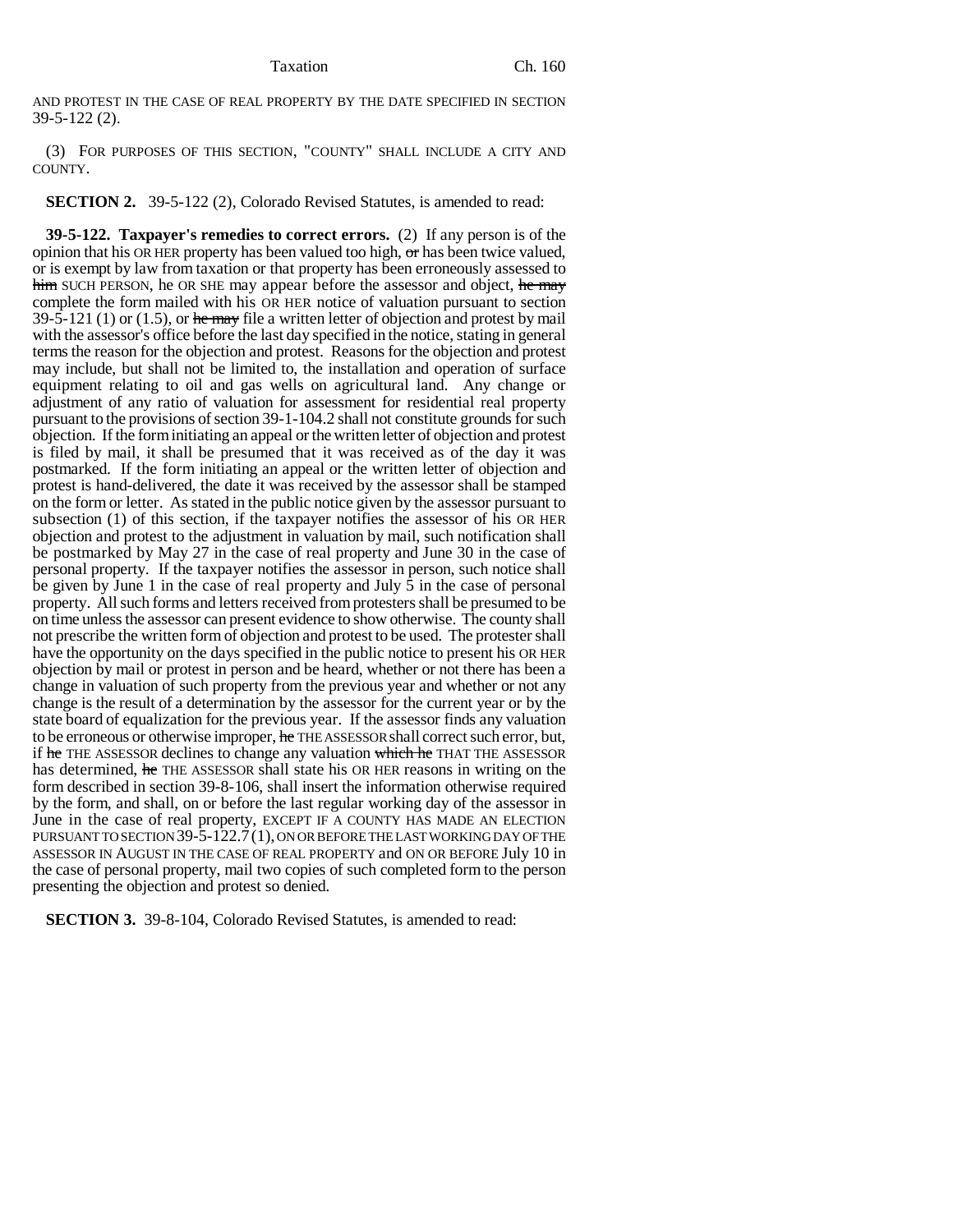## Ch. 160 Taxation

**39-8-104. Notice of meeting.** (1) EXCEPT AS PROVIDED IN SUBSECTION (2) OF THIS SECTION, prior to July 1 of each year, the county clerk and recorder shall give notice in at least one issue of a newspaper published in his OR HER county that beginning on July 1, the county board of equalization will sit in the county courthouse to review the assessment roll of all taxable property located in the county, as prepared by the assessor, and to hear appeals from determinations of the assessor.

(2) PRIOR TO A DATE ESTABLISHED BY THE COUNTY BOARD OF EQUALIZATION, BUT NO LATER THAN SEPTEMBER 1, THE COUNTY CLERK AND RECORDER IN A COUNTY THAT HAS MADE AN ELECTION PURSUANT TO SECTION 39-5-122.7 (1) SHALL GIVE NOTICE IN AT LEAST ONE ISSUE OF A NEWSPAPER PUBLISHED IN HIS OR HER COUNTY THAT BEGINNING SUCH DATE THE COUNTY BOARD OF EQUALIZATION WILL SIT IN THE COUNTY COURTHOUSE TO REVIEW THE ASSESSMENT ROLL OF ALL TAXABLE PROPERTY LOCATED IN THE COUNTY, AS PREPARED BY THE ASSESSOR, AND TO HEAR APPEALS FROM DETERMINATIONS OF THE ASSESSOR.

(3) If there is no such newspaper, then such notice shall be conspicuously posted in the offices of the county clerk and recorder, the treasurer, and the assessor and in at least two other public places in the county seat.

**SECTION 4.** 39-8-105 (1), Colorado Revised Statutes, is amended to read:

**39-8-105. Reports of assessor.** (1) At a meeting of the county board of equalization on the second Monday in July, OR ON THE SECOND MONDAY IN SEPTEMBER IN A COUNTY THAT HAS MADE AN ELECTION PURSUANT TO SECTION 39-5-122.7 (1), the assessor shall report the valuation for assessment of all taxable real property in the county. He THE ASSESSOR shall submit a list of all persons who have appeared before him OR HER to present objections or protests concerning real property and his OR HER action in each case.

**SECTION 5.** The introductory portion to 39-8-106 (1) and 39-8-106 (1) (a), Colorado Revised Statutes, are amended to read:

**39-8-106. Petitions for appeal.** (1) The COUNTY board OF EQUALIZATION shall receive and hear petitions from all persons whose objections or protests have been refused or denied by the assessor. Such petitions shall be in a form approved by the property tax administrator pursuant to section 39-2-109 (1) (d), the contents of which shall include the following:

(a) A statement informing such person of his OR HER right to appeal, the time and place at which the county board of equalization will hear appeals from determinations of the assessor, and that, by mailing or delivering one copy of the form to the county board of equalization which THAT is received or postmarked on or before July 15 of that year for real property, EXCEPT, IF A COUNTY HAS MADE AN ELECTION PURSUANT TO SECTION 39-5-122.7 (1), ON OR BEFORE SEPTEMBER 15 OF THAT YEAR FOR REAL PROPERTY and July 20 of that year for personal property, such person will be deemed to have filed his OR HER petition for hearing with the county board of equalization. The date the form is received by the county board of equalization shall be stamped on the form. All such forms shall be presumed to be on time unless the county board of equalization can present evidence to show otherwise.